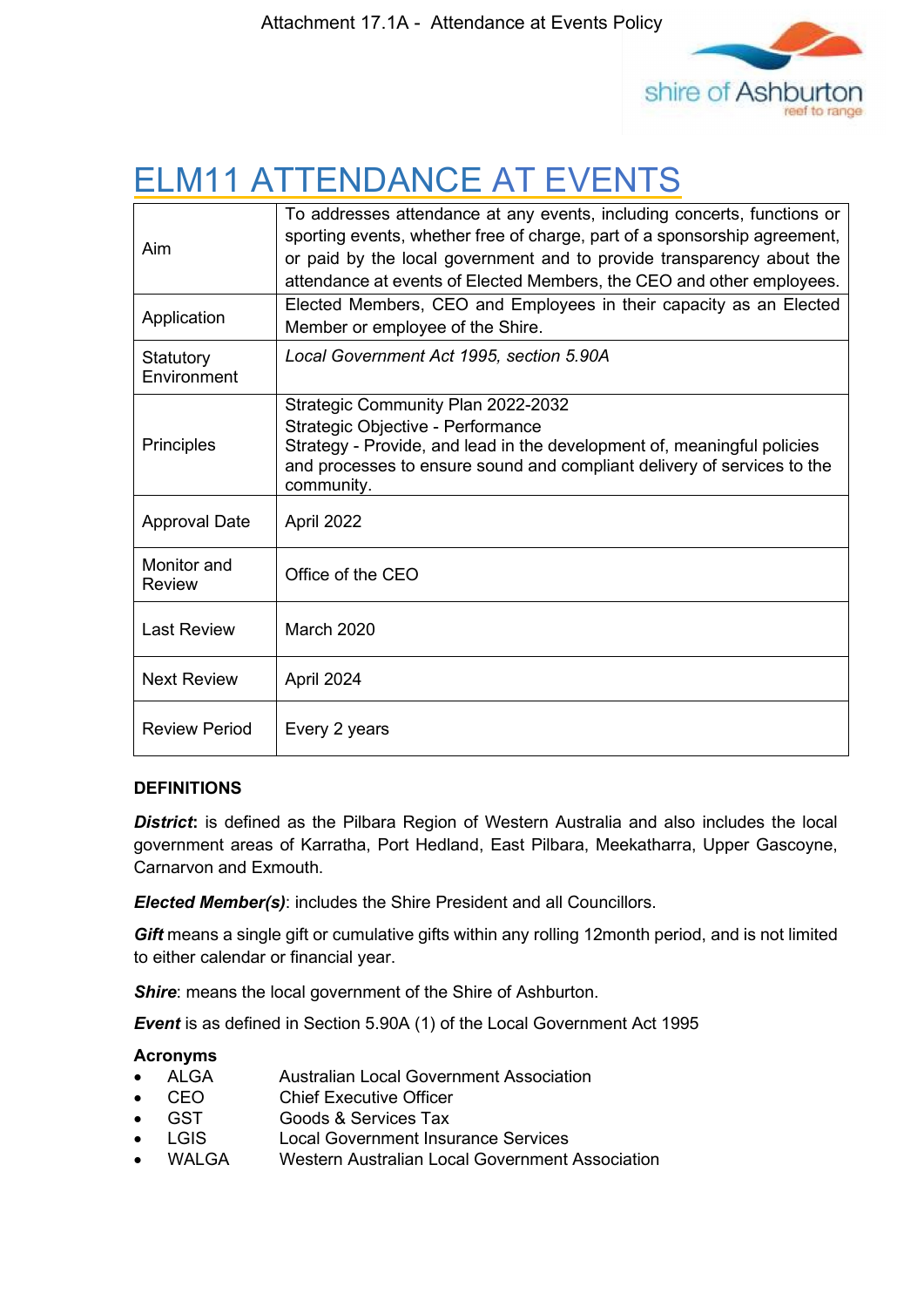

## **POLICY STATEMENT**

Attendance at an event in accordance with this policy will exclude the recipient from the requirement to disclose a potential conflict of interest if the ticket is a gift from a donor and the value of the donation or discount is above \$300 and the donor has a matter before Council. Any gift of a free or discounted ticket or attendance received that is \$300 or less (either one gift or cumulative over 12 months from the same donor) also does not need to be disclosed as an interest.

- All values quoted in this policy are exclusive of GST where relevant.
- If an Elected Member receives a gifted or discounted ticket **in their name**, in their role as an Elected Member, of \$300 or greater value, they are still required to comply with normal gift disclosure requirements.
- Whilst the law permits gifts greater than \$300 to be accepted by the CEO, in their role with the Shire, all other employees, personally, are prohibited from accepting any gift greater than \$300, unless from the Shire as the organiser of the event, or as a gift pursuant to Section 5.50 of the Local Government Act 1995 (gratuity on termination).
- If an employee receives a ticket in their name, in their role as an employee, of between \$50 and \$300, they are required to comply with normal gift disclosure requirements and the Code of Conduct re notifiable and prohibited gifts.
- An event does not include training, which is dealt with separately via Policies ELM05 Councillor Training/Conference Attendance and ELM06 Councillor Accommodation, Travel and Incidental Expenses Whilst on Council Business
- Nothing in this Policy shall be construed as diminishing the role of the CEO in approving attendance at activities or events by other employees that in the opinion of the CEO, are appropriate, relevant and beneficial to the Shire of Ashburton and its employees.
- Attendance at an event by an Elected Member or CEO not contemplated with by this Policy shall be determined by the Council.

Elected Members, the CEO and Directors and Managers occasionally receive tickets or invitations to attend events to represent the Shire to fulfil their leadership roles in the community. The event may be a paid event or a ticket/invitation may be gifted in kind, or indeed it may be to a free/open invitation event for the community in general.

#### **Pre-Approved Events**

In order to meet the policy requirements tickets and invitations to events must be received by the Shire (as opposed to in the name of a specific person in their role with the Shire).

Individual tickets and associated hospitality with a dollar value above \$1,000 (inclusive of travel if relevant) provided to the Shire, Elected Member, CEO or employee are to be referred to Council for determination.

The Shire approves attendance at the following events by Elected Members, the CEO and employees of the Shire:

- a) Advocacy or lobbying of Members of Parliament or Ministerial briefings (Elected Members, the CEO and Directors and Managers only);
- b) Any free event held within the Shire of Ashburton;
- c) Events run by ALGA, WALGA, LGIS or major professional bodies associated with local government at a local, state and federal level and Local, State or Federal Government or Government Agency or Department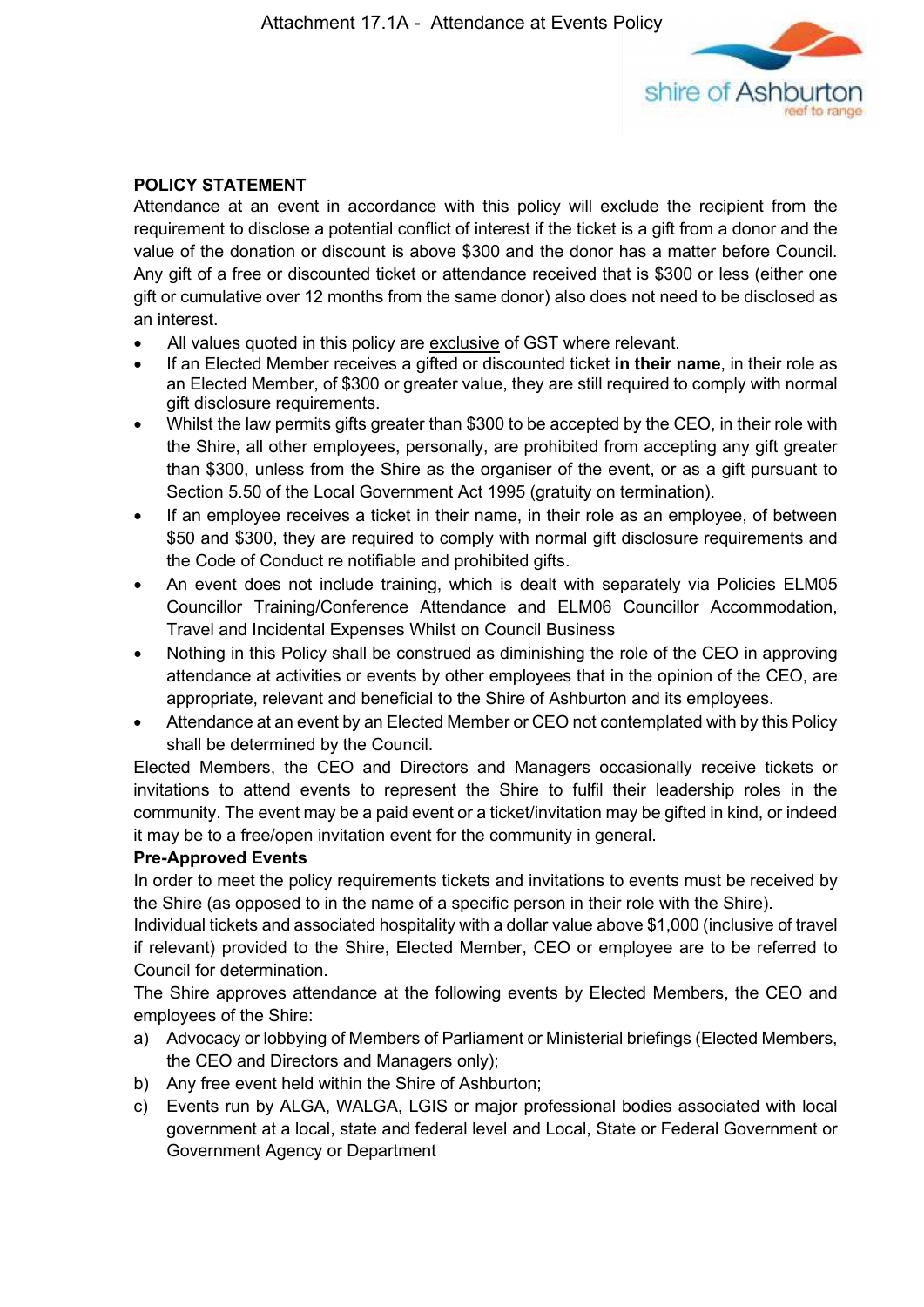

- d) Meetings or Events hosted by Clubs, organisations, schools or Not for Profit Organisations within the Shire of Ashburton or District to which the Shire President, Elected Member, CEO or employee has been officially invited;
- e) Shire hosted, run or sponsored ceremonies, tournaments, functions and events and functions and events with employees;
- f) Community art exhibitions within the Shire of Ashburton or District;
- g) Cultural events/festivals within the Shire of Ashburton or District;
- h) Opening or launch of an event or facility within the Shire of Ashburton or District;
- i) Recognition of Service events within the Shire of Ashburton or District;
- j) Returned & Services League of Australia events within the Shire of Ashburton or District;
- k) Meetings or Events hosted by the Shire of Ashburton State Agreement Strategic Partners (Rio Tinto Iron Ore and Chevron Australia Pty Ltd), and
- l) Where Shire President, Elected Member or CEO representation has been formally requested.

All Elected Members, the CEO and employees with the approval of the CEO or their respective Director, are entitled to attend a pre-approved event. If there are more Elected Members wishing to attend the event than free or discounted tickets provided, then the Shire President shall allocate the tickets.

#### **Approval Process**

Where an invitation is received to an event that is not pre-approved, it may be submitted for approval prior to the event for approval as follows:

 $\triangleright$  Events for the Shire President may be approved by the Deputy Shire President, events for Councillors may be approved by the Shire President, events for the CEO may be approved by the Shire President; and events for employees may be approved by the CEO or their respective Director.

Considerations for approval of the event includes any justification provided by the applicant when the event is submitted for approval, the benefit to the Shire of the person attending, alignment to the Shire's Strategic Objectives and the number of Shire representatives already approved to attend.

Where an Elected Member, CEO or employee attends a pre-approved event or has an event approved through this process and there is a fee associated with the event, including for attendance of a partner, then the cost of the event, together with reasonable cost of accommodation and travel, if required, may be authorised for payment by the CEO from the Shire's relevant budget line.

#### **Other matters**

Any event that is not pre-approved above, is not submitted through an approval process as detailed herein, or is received personally is considered a non-approved event and must be submitted to the Council for determination, unless one or more of the following circumstances applies:

- 1. If the event is a free event to the public then no action is required and it is approved.
- 2. If the event is ticketed and the Elected Member, CEO or employee pays the full ticketed price and does not seek reimbursement, then no action is required and it is approved.